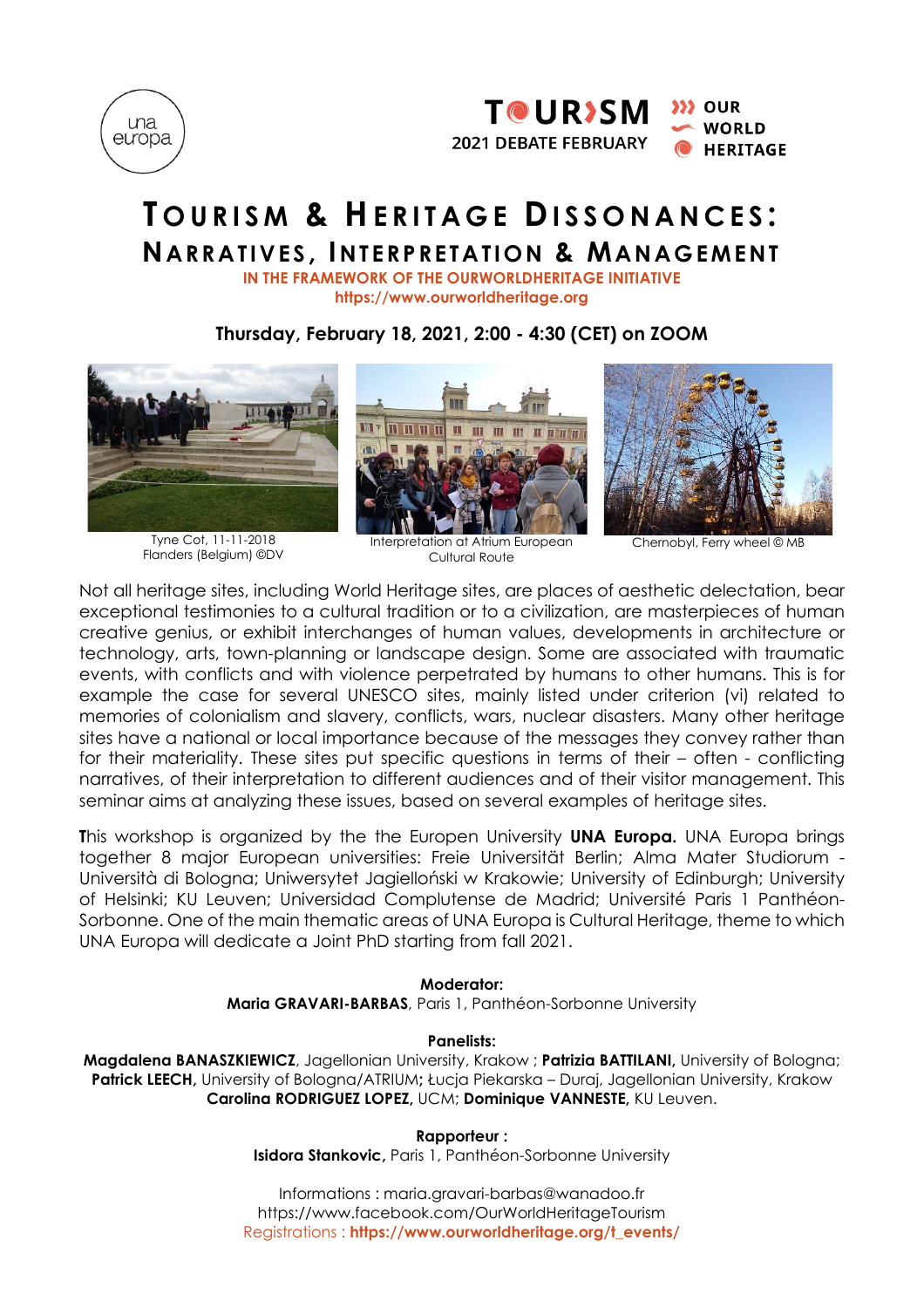



# **PROGRAMME**

#### **INTRODUCTION: Maria GRAVARI-BARBAS**

#### **Dominique VANNESTE, KU Leuven: "First World War battlefield heritage: dissonant aspects"**

In 2014-2018, the centennial of the First World War was commemorated. Notwithstanding most wounds are healed and the material heritage is barely considered dissonant anymore, one can still distinguish some clashes. We will present three examples. One is todays' dissonant experience about certain visitors' behaviour, especially at war cemeteries (e.g. Tyne Cot, Flanders, Belgium). Another is about nationalism and glorification of war which are, according to some, still lingering in certain commemorative events (e.g. Armistice Day). Still another, of course, is the ongoing discussion on (not) listing war heritage on the UNESCO World Heritage List (e.g. French and Belgian war heritage at the western WWI front).

#### **Maria GRAVARI-BARBAS, Paris 1 Panthéon-Sorbonne: Tourism at World Heritage sites related to dissonant memories: challenges and perspectives.**

Several World heritage sites are inscribed on the list on the basis of exclusively criterion (vi). They convey traumatic memories related to slavery, colonization and wars and introduce specific questions and issues in terms of their management and interpretation. Drawing on specific examples of sites linked to traumatic memories, the presentation will discuss how tourism can be a means for debate, critical discussion and, eventually, reconciliation with the past.

#### **Patrick Leech, University of Bologna: "Promoting critical tourism on dissonant heritage: the case of the ATRIUM cultural route"**

This presentation intends to examine some of the problems encountered in the promotion of a critical and mindful tourism on the topic of the dissonant material heritage left behind by totalitarian regimes in Europe. It will introduce the cultural route 'ATRIUM' (Architecture of Totalitarian Regimes in Europe's Urban Memory): an itinerary recognized by the Council of Europe in 2014 operating in Italy, Croatia, Albania, Bulgaria and Rumania. It will then examine some of the different initiatives that members of the route have undertaken and the difficulties faced in promoting and managing cultural tourism around this topic.

#### **Patrizia BATTILANI, University of Bologna: How interpreting dissonant heritage: co-creating school tourism experiences with students**

Since the middle of the 19<sup>th</sup> century interpretation has been one of the keys to success for heritage sites. However, dissonance requires specific attention, regardless the method or experience interpreters adopt. As a matter of fact, interpretation transforms the concepts included in heritage assets into enjoyable living situations, simple statements and in well-defined feelings. On the contrary dissonance is not enjoyable, well defined or simple. This presentation intends to present the co-creation methodology experienced in 2019 within the European Project Atrium+ to avoid these risks in designing school tourism experiences on the totalitarian regime heritage.

#### **Magdalena BANASZKIEWICZ, Jagellonian University: The Chernobyl Exclusion Zone - a post-apocalyptic amusement park or a cultural heritage site?**

The presentation reflects on difficulties related to the tourism development in a dissonant heritage site. The Chernobyl Exclusion Zone is simultaneously a natural reserve, a site of memory, an area of scientific research and a tourist attraction. The interpretative approaches depend on the axiological perspective of the various stakeholders. As a result, the assessment of heritage value translates into different strategies of preservation, protection and development.

#### **Łucja Piekarska – Duraj, Jagellonian University: "Happily ever after". Mythical storytelling in post communist sites.**

Constructing and negotiating meanings within the domain of heritage is often conducted with the use of mythical structures, which allow to reduce the diversity of the past. Such frames of reference can be very effective in the processes of collective identity building, as they are meant to universalize common story of origin, but on the other hand as much as they are universal- they are also rather exclusive. At the same time the choice of perspective from which the storytelling is done in such dissonant heritage sites is crucial as it reflects general approach not only to heritage but to the social world as such. While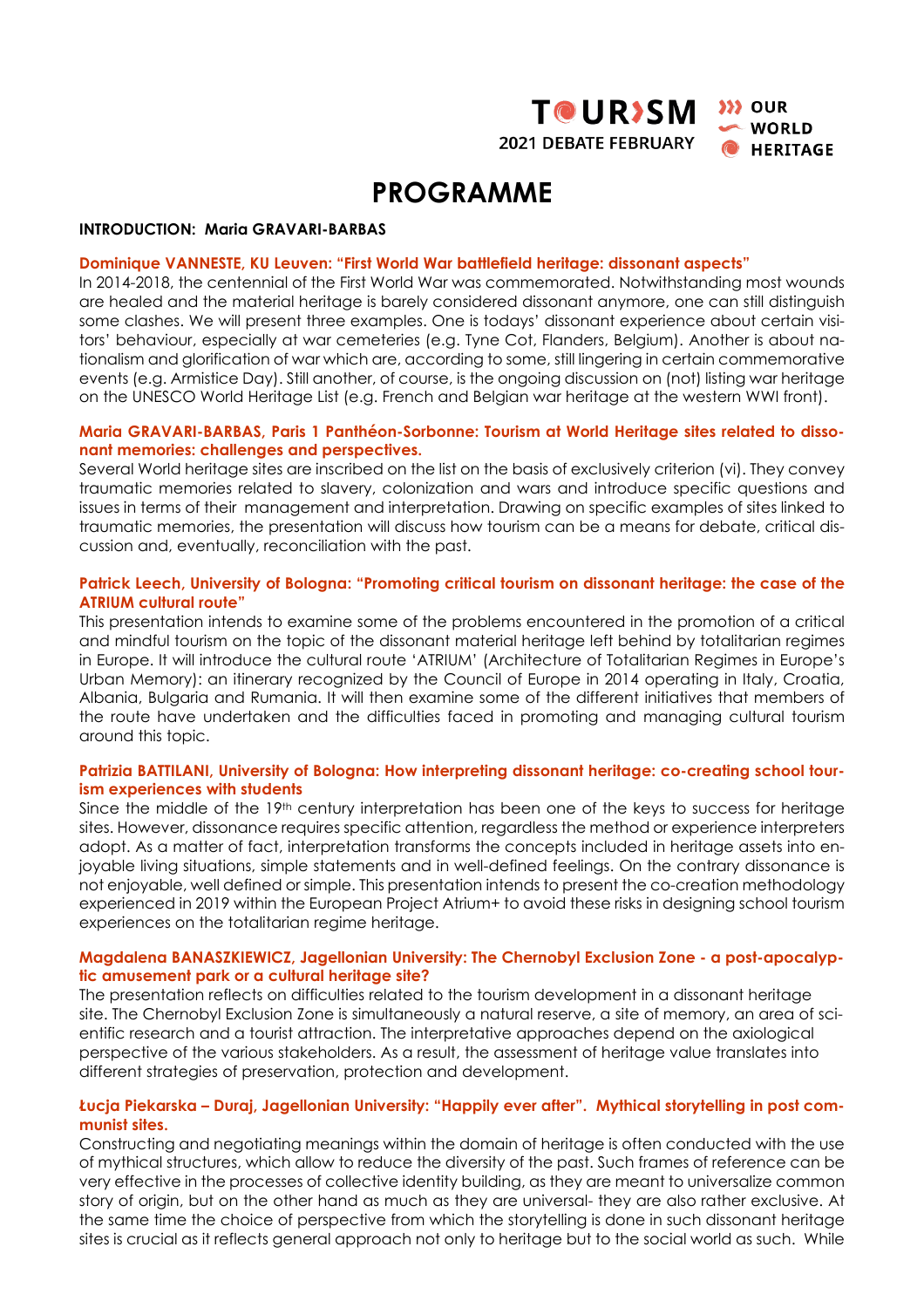political ideologies which had supported the creation of many sites, such as Nowa Huta (New Steelworks, next to Krakow) after they had lost their legitimacy, it is very challenging to find proper narratives which are suitable for collective identity formation. The presentation will discuss ways in which the past of Nowa Huta gets reinterpreted *as* heritage, which hopes to serve as integrative platform for community building.

### **Carolina RODRÍGUEZ-LÓPEZ, UCM, "The places of the Spanish Civil War and Franco's Regime in Madrid: interpretation and touristic uses of a dissonant heritage".**

Since last year, a new democratic memory law, approved by the Spanish Parliament, seeks to study, democratically interpret and re-signify the spaces related to the civil war and the dictatorship of the Franco regime in Spain. The law will not only change the name of the few streets and monuments that are still dedicated to Franco and his supporters in the war but will explain and insert in a democratic narrative such a dissonant heritage like the Fallen Valley and the Arch of Triumph of the Campus of Madrid. Four decades after Franco's death and once some places had been traditionally exploited by touristic firms (with evident nostalgic discourse), the new law explores what can be done in order to explain (with a historiography narrative) and to show (from a democratic perspective) the traits of the Spanish Civil War and Franco's Regime. This paper explores the current initiatives in this topic as well as some others recently developed.

## **Rapporteur: Isidora STANKOVIC, Paris 1 Panthéon-Sorbonne**

# **PANELISTS**



editor of "Anthropology of Tourism in Central and Eastern Europe: Bridging Worlds" (2018). **Patrizia Battilani** is full professor of Economic history and Head of the Center for Advanced Studies on Tourism of the University of Bologna. Her teaching and research interests include the history of culture and tourism with applications in the field of participatory tourism planning and enhancement of cultural heritage; economic and business history.

ATRIUM.

**Maria Gravari-Barbas** *Maria Gravari-Barbas* has a degree in Architecture and Urban Design (University of Athens, 1985) and a PhD in Geography and Planning (Paris IV – Sorbonne, 1991). She is the Director of the EIREST, a multidisciplinary research team dedicated to tourism studies, with main focus on cultural heritage, development, and urban-tourism evolutions. Since 2009 she is the director of the UNESCO Chair of Paris 1 Panthéon-Sorbonne University and the coordinator of the UNITWIN network 'Tourism, Culture, Development'. She is the author of several books and papers related to Tourism, Culture and Heritage. She currently is the Chait of the UNA Europa Alliance (https://www.una-europa.eu/) Steering Committee for Cultural heritage, and the convenor of the tourism theme of OurWorldHeritage initiative.

She is responsible for the UNIBO Unit of the Interreg Italy-Croatia project Recolor (Reviving and EnhanCing artwOrks and Landscapes Of the adRiatic). Between 2018 and 2019 she coordinated a transnational research on dissonant heritage focusing on the European cultural route

**Magdalena Banaszkiewicz**, cultural anthropologist specializing in tourism and heritage studies. She is an associate professor working in the Institute of Intercultural Studies (Jagiellonian University). She is an author of the monograph "Tourism in dissonant heritage sites" (2018) and co-